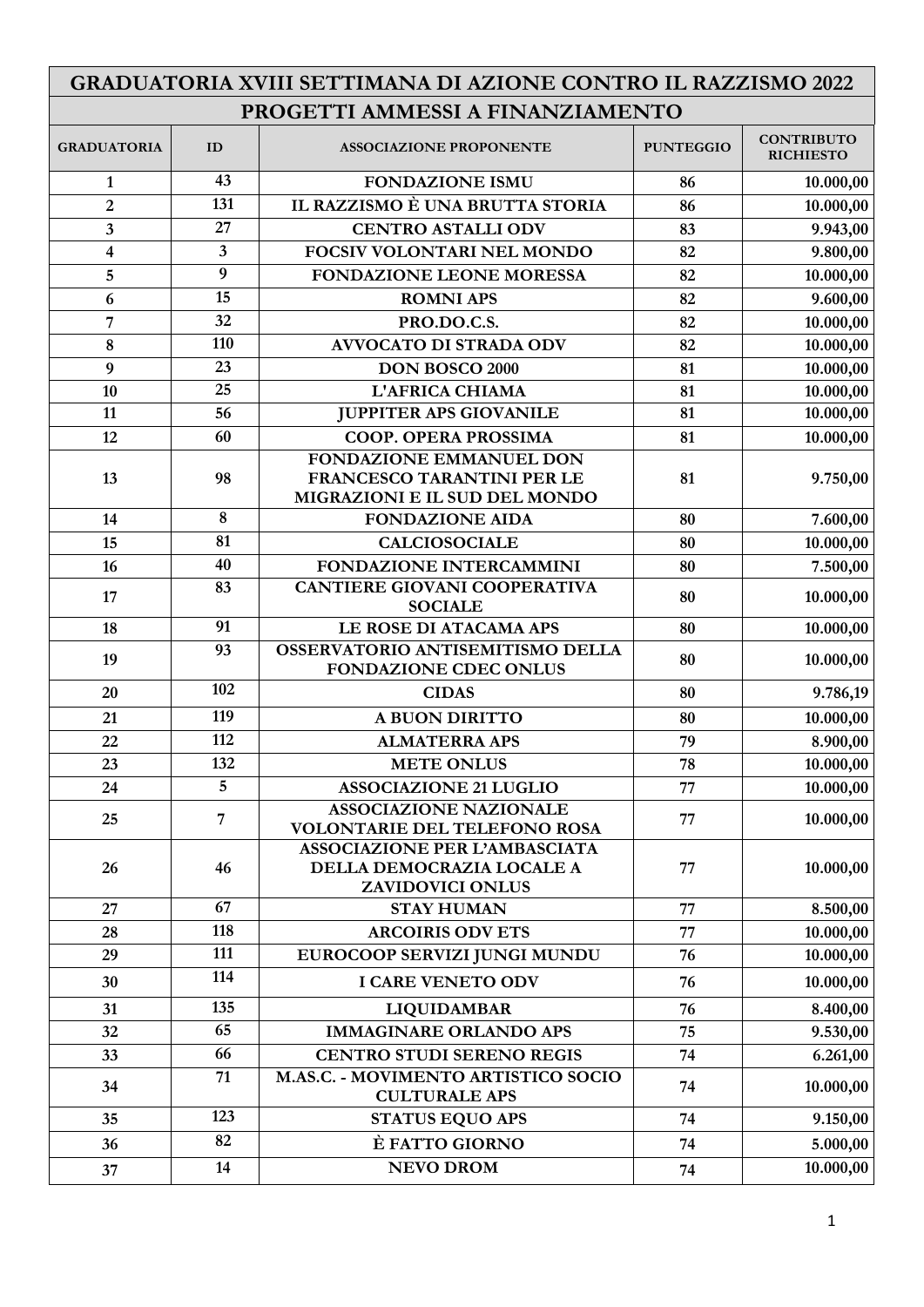| PROGETTI IDONEI NON FINANZIABILI |     |                                                                         |                  |                                       |
|----------------------------------|-----|-------------------------------------------------------------------------|------------------|---------------------------------------|
| <b>GRADUATORIA</b>               | ID  | <b>ASSOCIAZIONE PROPONENTE</b>                                          | <b>PUNTEGGIO</b> | <b>CONTRIBUTO</b><br><b>RICHIESTO</b> |
| 38                               | 85  | <b>ANIMAZIONE VALDOCCO SCS</b>                                          | 70               | 10.000,00                             |
| 39                               | 30  | <b>UHURU APS</b>                                                        | 69               | 10.000,00                             |
| 40                               | 41  | <b>AMAN</b>                                                             | 69               | 10.000,00                             |
| 41                               | 92  | <b>IL SICOMORO</b>                                                      | 69               | 10.000,00                             |
| 42                               | 121 | ASSOCIAZIONE LISTA LESBICA ITALIANA                                     | 69               | 9.955,00                              |
| 43                               | 58  | MOVIMENTO DI COOPERAZIONE<br><b>EDUCATIVA</b>                           | 68               | $\overline{10.000,00}$                |
| 44                               | 63  | <b>ADDRESS</b>                                                          | 68               | 10.000,00                             |
| 45                               | 101 | <b>ON THE ROAD</b>                                                      | 68               | 10.000,00                             |
| 46                               | 106 | <b>COOPERATIVA SAN FRANCESCO</b>                                        | 68               | 9.800,00                              |
| 47                               | 38  | <b>SEYF</b>                                                             | 67               | 10.000,00                             |
| 48                               | 86  | <b>CESTIM - CENTRO STUDI IMMIGRAZIONE</b>                               | 67               | 10.000,00                             |
| 49                               | 108 | MOVIMENTO DIFESA DEL CITTADINO                                          | 67               | 9.900,00                              |
| 50                               | 129 | <b>IL COLLE INCANTATO APS</b>                                           | 67               | 10.000,00                             |
| 51                               | 21  | <b>MOCI COSENZA</b>                                                     | 66               | 10.000,00                             |
| 52                               | 50  | <b>ANTINOO ARCIGAY NAPOLI</b>                                           | 66               | 10.000,00                             |
| 53                               | 94  | DIFFERENZA DONNA APS                                                    | 66               | 10.000,00                             |
| 54                               | 37  | <b>ALA MILANO ONLUS</b>                                                 | 65               | 10.000,00                             |
| 55                               | 75  | ARCIGAY UFFICIO NAZIONALE                                               | 65               | 10.000,00                             |
| 56                               | 104 | COOP. IL CE.STO                                                         | 65               | 10.000,00                             |
| 57                               | 107 | <b>APS CIVITAS</b>                                                      | 65               | 10.000,00                             |
| 58                               | 20  | LA STRADA DER WEG ONLUS                                                 | 65               | 10.000,00                             |
| 59                               | 76  | THÈM ROMANO ONLUS                                                       | 65               | 10.000,00                             |
| 60                               | 78  | UISP COMITATO TERRITORIALE ROMA                                         | 64               | 10.000,00                             |
| 61                               | 52  | DON VINCENZO MATRANGOLO ETS                                             | 64               | 10.000,00                             |
| 62                               | 100 | ARCI COMITATO REGIONALE TOSCANO                                         | 64               | $\overline{10.000,00}$                |
| 63                               | 127 | GIOLLI COOP. SOC.                                                       | 64               | 10.000,00                             |
| 64                               | 36  | <b>STAZIONE UTOPIA</b>                                                  | 64               | 7.300,00                              |
| 65                               | 122 | ARCI COMITATO TERRITORIALE<br><b>EMPOLESE VALDELSA</b>                  | 64               | 10.000,00                             |
| 66                               | 44  | <b>ISTITUTO DI RICERCHE</b><br>INTERNAZIONALI ARCHIVIO DISARMO          | 64               | 9.600,00                              |
| 67                               | 79  | <b>ARTURO</b>                                                           | 64               | 10.000,00                             |
| 68                               | 84  | <b>INTEGRORIENTA COOP. SOCIALE ONLUS</b>                                | 64               | 10.000,00                             |
| 69                               | 6   | CENTRO ANTIRAZZISTA E SUI RAPPORTI<br>ITALIA/SUDAFRICA BENNY NATO ONLUS | 64               | 10.000,00                             |
| 70                               | 68  | <b>LA VIGNA</b>                                                         | 63               | 9.420,00                              |
| 71                               | 16  | <b>ROWNI APS</b>                                                        | 63               | 9.600,00                              |
| 72                               | 95  | <b>UN PONTE PER</b>                                                     | 63               | 10.000,00                             |
| 73                               | 96  | ISTITUTO ITALIANO FERNANDO SANTI                                        | 63               | 10.000,00                             |
| 74                               | 109 | FONDAZIONE ALEXANDER LANGER<br><b>STIFTUNG</b>                          | 63               | 6.750,00                              |
| 75                               | 116 | FOCUS CASA DEI DIRITTI SOCIALI                                          | 63               | 10.000,00                             |
| 76                               | 126 | <b>ASSOCIAZIONE LIBERE ENERGIE ODV</b>                                  | 62               | 10.000,00                             |
| 77                               | 51  | <b>LES CULTURES ODV</b>                                                 | 62               | 10.000,00                             |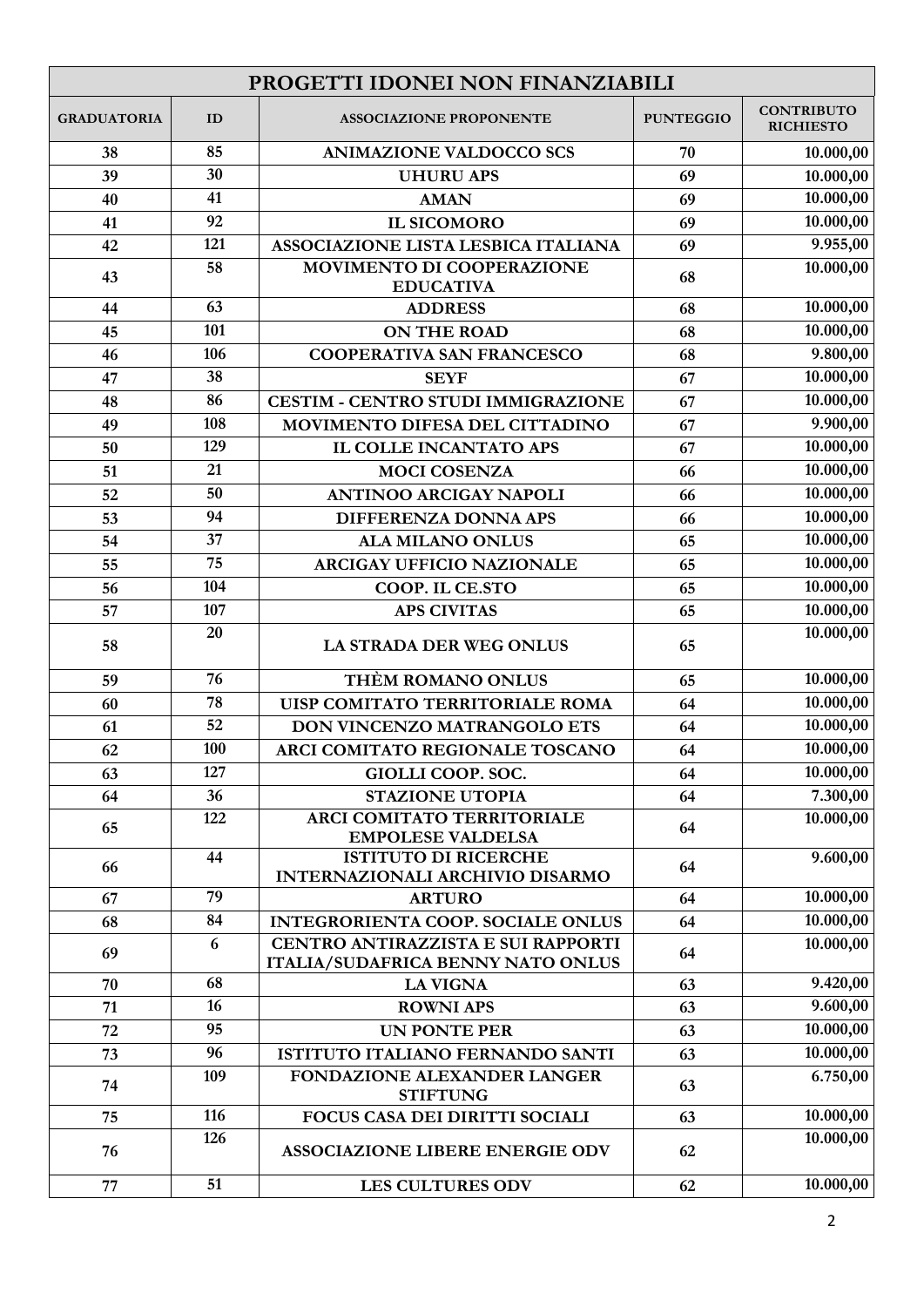| 78  | 73             | <b>GAY CENTER - GAY HELP LINE</b>                                      | 62 | 10.000,00 |
|-----|----------------|------------------------------------------------------------------------|----|-----------|
| 79  | 13             | <b>AGENZIA AGORÀ</b>                                                   | 62 | 9.994,00  |
| 80  | 69             | <b>RAIN ARCIGAY CASERTA ONLUS</b>                                      | 62 | 10.000,00 |
| 81  | 70             | <b>UPRE ROMA</b>                                                       | 62 | 10.000,00 |
| 82  | 54             | <b>CISP-COMITATO INTERNAZIONALE PER</b><br>LO SVILUPPO DEI POPOLI      | 61 | 10.000,00 |
| 83  | 89             | <b>APS INFORMARE</b>                                                   | 61 | 10.000,00 |
| 84  | 99             | <b>LUNARIA</b>                                                         | 61 | 9.800,00  |
| 85  | 125            | <b>COOPERATIVA IL SESTANTE</b>                                         | 61 | 9.500,00  |
| 86  | 28             | <b>AICS COMITATO PROVINCIALE DI</b><br><b>BOLOGNA APS</b>              | 60 | 10.000,00 |
| 87  | 49             | <b>LESS</b>                                                            | 60 | 10.000,00 |
| 88  | 97             | <b>APS CAMBALACHE</b>                                                  | 60 | 9.300,00  |
| 89  | 117            | <b>ARCI LIGURIA APS</b>                                                | 60 | 9.992,00  |
| 90  | 31             | <b>MAMME PER LA PELLE APS</b>                                          | 59 | 10.000,00 |
| 91  | 42             | CAT SOCIETÀ COOPERATIVA SOCIALE                                        | 59 | 6.950,00  |
| 92  | 105            | A.C.S.I.M. ETS                                                         | 59 | 10.000,00 |
| 93  | 64             | <b>ARTICOLO 3 OSSERVATORIO SULLE</b><br>DISCRIMINAZIONI                | 58 | 3.860,00  |
| 94  | 80             | <b>C.R.I.C. - CENTRO REGIONALE</b><br>D'INTERVENTO PER LA COOPERAZIONE | 58 | 10.000,00 |
| 95  | 87             | <b>LE CURANDAIE APS</b>                                                | 58 | 10.000,00 |
| 96  | 88             | <b>CIRCOLO ARCI KHORAKHANÈ APS</b>                                     | 58 | 7.900,00  |
| 97  | 33             | <b>ROMA' ONLUS</b>                                                     | 57 | 10.000,00 |
| 98  | 61             | <b>CIELI APERTI</b>                                                    | 56 | 9.910,00  |
| 99  | 77             | <b>AGORÀ</b>                                                           | 55 | 9.994,00  |
| 100 | 48             | <b>ATDAL OVER 40</b>                                                   | 54 | 10.000,00 |
| 101 | 90             | <b>APS ASTARTE</b>                                                     | 54 | 3.300,00  |
| 102 | 11             | <b>SOS EUROPA APS</b>                                                  | 53 | 10.000,00 |
| 103 | 103            | <b>COOPISA COOPERAZIONE IN SANITÀ</b>                                  | 53 | 8.500,00  |
| 104 | 24             | <b>H.Y.R.O.</b>                                                        | 51 | 10.000,00 |
| 105 | 53             | <b>LVIA - ASSOCIAZIONE INTERNAZIONALE</b><br><b>VOLONTARI LAICI</b>    | 50 | 10.000,00 |
| 106 | 113            | CENTRO INTERNAZIONALE DIRITTI<br><b>UMANI</b>                          | 50 | 5.250,00  |
| 107 | 19             | <b>ASSOCIAZIONE ROMANÌ ITALIA</b>                                      | 49 | 6.300,00  |
| 108 | 72             | <b>EUGEMA ODV</b>                                                      | 49 | 6.500,00  |
| 109 | $\mathbf{1}$   | <b>WORK IN PROGRESS</b>                                                | 47 | 10.000,00 |
| 110 | 57             | <b>LIBELLULA</b>                                                       | 47 | 10.000,00 |
| 111 | 29             | <b>TENDIAMO LE MANI</b>                                                | 46 | 10.000,00 |
| 112 | 74             | LE RADICI E LE ALI                                                     | 46 | 7.400,00  |
| 113 | 18             | FONDAZIONE MADONNA DEL SOCCORSO                                        | 44 | 10.000,00 |
| 114 | 59             | <b>APS KYANOS</b>                                                      | 44 | 10.000,00 |
| 115 | 12             | <b>APS GAYCS LGBT</b>                                                  | 42 | 10.000,00 |
| 116 | 45             | LIBERAZIONE E SPERANZA                                                 | 42 | 10.000,00 |
| 117 | $\overline{2}$ | ODV CENTRO ANTIVIOLENZA<br><b>MARGHERITA</b>                           | 40 | 8.730,00  |
| 118 | 4              | <b>ARCI COSENZA APS</b>                                                | 40 | 10.000,00 |
| 119 | 22             | <b>PINK PROJECT</b>                                                    | 40 | 10.000,00 |